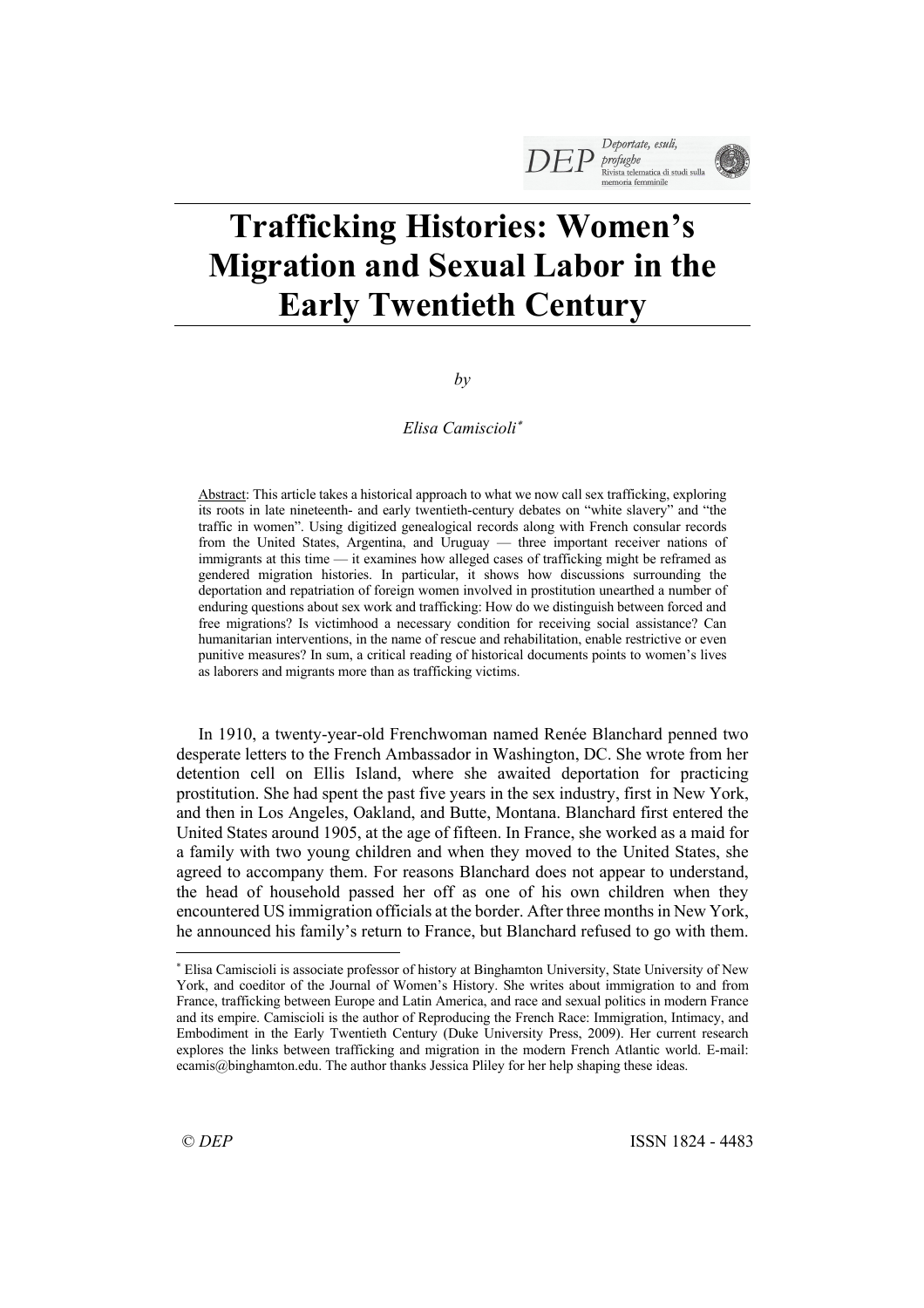She explained in her letter to the embassy that because she did not speak much English, the only job available to her was prostitution<sup>1</sup>.

Blanchard begged the Ambassador to arrange for her release and to have her repatriated to France. She wrote: "I never did anyone any harm. I didn't steal. I didn't kill anyone. I was working the whole time". She promised that if he sent her back to France, she would no longer engage "in this sort of work", and that she would "work like a good girl as she had before". "Please monsieur, can you do something for me? I no longer want to do this work". "Please, get me out of here as soon as possible". "I am not a bad girl. I want to work like before"<sup>2</sup>.

Blanchard's pleas to the ambassador provide an illuminating perspective on contemporary questions about trafficking and prostitution. The context surrounding her letters demonstrates that in the past, like today, individuals and institutions struggled to reconcile women's migration with their labor in the sex industry. French officials filed Blanchard's letters among consular records pertaining to the "traffic in women" although evidence of coercion, deception, or fraud is entirely absent from her account. In her words, Blanchard consented to migrate and continued to work as a domestic servant and later, under constrained choices, she chose prostitution. Her fraudulent entry at the border, despite coming freely to the United States, exemplifies the nebulous distinction that often exists between licit and illicit migration. The line between licit and illicit labor appears equally hazy, given her easy transition from domestic service to prostitution. Most intriguing of all is Blanchard's stubborn conviction that she should not be deported for *working*, even if "good girls" worked in trades other than prostitution.

This article takes a historical approach to what we now call sex trafficking, exploring its roots in earlier debates on "white slavery" and the "traffic in women". Using French consular records from the United States, Argentina, and Uruguay – three important receiver nations of immigrants in the early twentieth century  $-$  it examines how alleged cases of trafficking might be reframed as gendered histories of migration between France and the Americas. In particular, it shows that discussions surrounding the deportation and repatriation of foreign women involved in prostitution unearth a number of enduring questions about sex work and trafficking. For example, how do we distinguish between forced and free migrations, or draw the line between coercion and agency? Is victimhood a necessary condition for receiving social assistance? Can humanitarian interventions, in the name of rescue and rehabilitation, enable restrictive or even punitive measures? And, in keeping with Blanchard's plea to the ambassador, is prostitution a form of labor?

In the late nineteenth and early twentieth centuries, state authorities, social reformers, and the popular press often construed foreign women employed in overseas brothels as the victims of traffickers who duped or coerced them into voyaging abroad (Edward Bristow 1982; Ruth Rosen 1982: 113-135; Donna Guy 1991; Alain Corbin 1992: 275-298; Judith R. Walkowitz 1992; Brian Donovan 2006; Elisa Camiscioli 2009: 99-128; Paul Knepper 2010: 98-127; Keely Stauter-Halsted 2015: 117-195). The term "white slavery" referred to the procurement of white

<sup>&</sup>lt;sup>1</sup> Centre des Archives Diplomatiques de Nantes (hereafter CADN), 737/PO/1, January 6, 1910.

<sup>2</sup> CADN, 737/PO/1, January 4, 1910.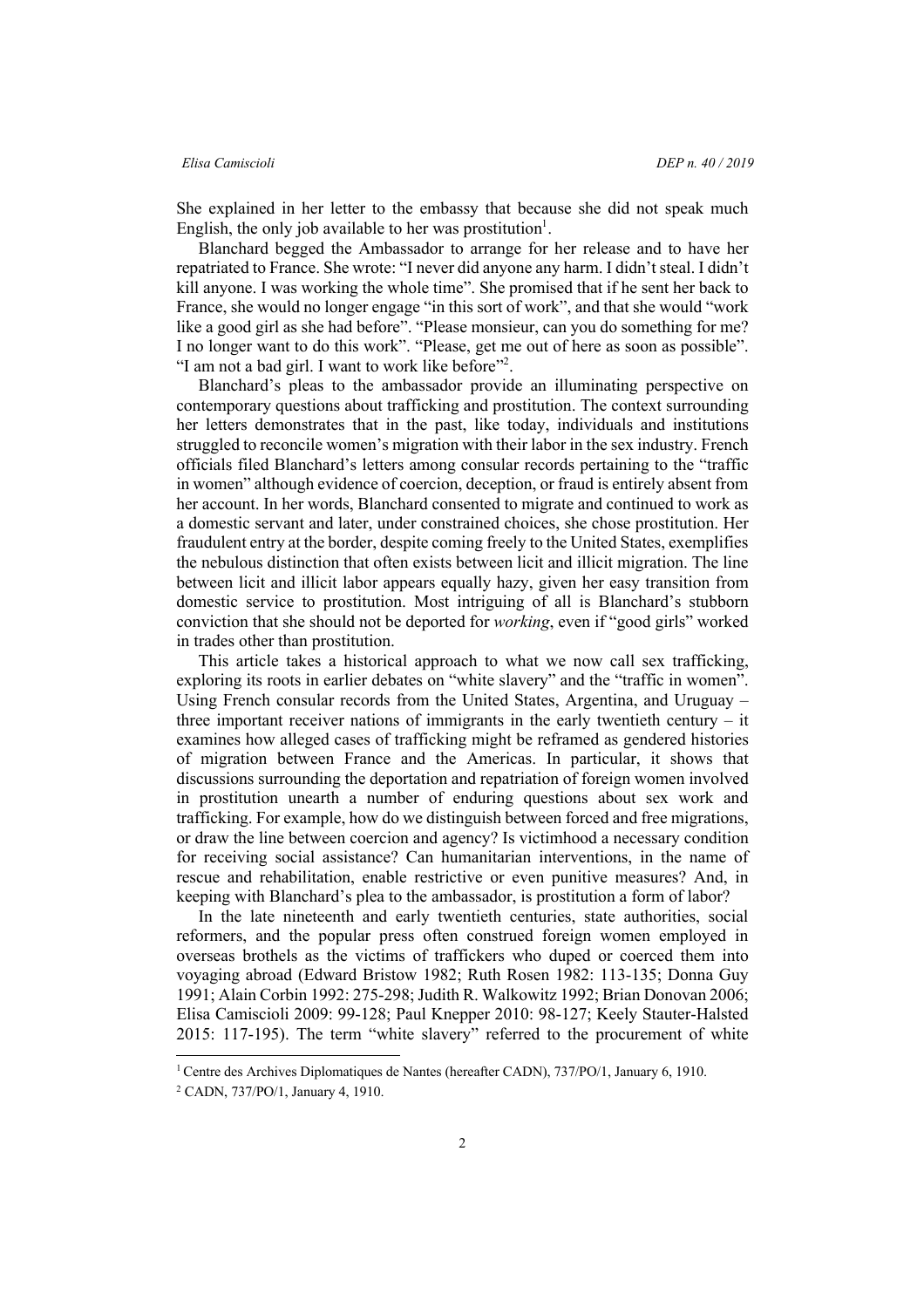women or girls, by force or deceit, for work in prostitution (Jo Doezema 2000). It foregrounded the unfree migration, corrupted innocence, and sexual – rather than labor – exploitation of young women. By the interwar years, social reformers generally replaced the term "white slavery" with "the traffic in women and children" in order to acknowledge that women of color were also trafficked within a global network of vice. What began as a grassroots movement of religious reformers and women's rights activists in the nineteenth century became, after the First World War, an object of international cooperation in the halls of the League of Nations, where its Advisory Committee on the Traffic in Women and Children debated the entangled questions of state-regulated prostitution and sex work performed by foreign prostitutes overseas. The focus remained on identifying the *forced* migrations of women involved in prostitution, with the prostitute invariably understood to be female. Such efforts to distinguish between free and unfree migrations occurred globally, in a wide range of labor arrangements, in the post-abolitionist era (McKeown 2008; Amrith 2013; Zahra 2016). The traffic in women, however, garnered international attention because it invoked sexual respectability, gendered notions of vulnerability, and nativist fears about global migration.

Scholars have shown how individuals, discourses, and institutions invented the crime of *trafficking*, along with *trafficking victims*, in response to concerns about women's mobility – particularly in the form of migratory prostitution (Stephanie Limoncelli 2010; Gunter Peck 2010; Philippa Hetherington 2014; Jessica Pliley 2014; Liat Kozma 2016; Julia Laite 2017; Eva Payne 2017). Historians have also explored women's and men's migrating experiences in the context of the discursive paradigm of trafficking (Stauter-Halsted 2015; Camiscioli 2019; Séquin 2019; Laite forthcoming). But as the historian Nicole Keusch explains, "it is extremely difficult to tell whether a migrant woman prostitutes herself or whether a woman in prostitution migrates" (2017: 714). This ambiguity galvanized anti-trafficking discourse, criminal provisions against sex workers, and nativist calls for immigration restrictions (Pliley forthcoming). In the first age of mass, international, long-distance migrations – between 1880 and the outbreak of the First World War, and then again in the interwar years although declining after 1930 for the Americas – state actors, international organizations, and social reformers easily equated the migration of young, working-class women with trafficking. Particularly during the interwar years, as Laite (2017: 41-42) has argued, "porous and faulty borders" separated sex work and women's licit work, as well as women's sexual and labor exploitation (see also Schettini 2012).

To return to the example of Renée Blanchard, what if we took her words at face value? What if we told her story to highlight her claim that, like other migrants, she was indeed "working the whole time"? The archival fragments remaining of her life raise as many questions as they answer. They testify more to a life of labor and migration than to her status as a victim of trafficking. As a French citizen facing deportation, Blanchard directed her letters to the head of the French diplomatic mission, as the incarnation of the state overseas. The expanding power of consulates around the turn of the twentieth century included the management of particular aspects of transnational migrations. US authorities, for example, recognized that an effective border control policy required both fortifying national ports of entry and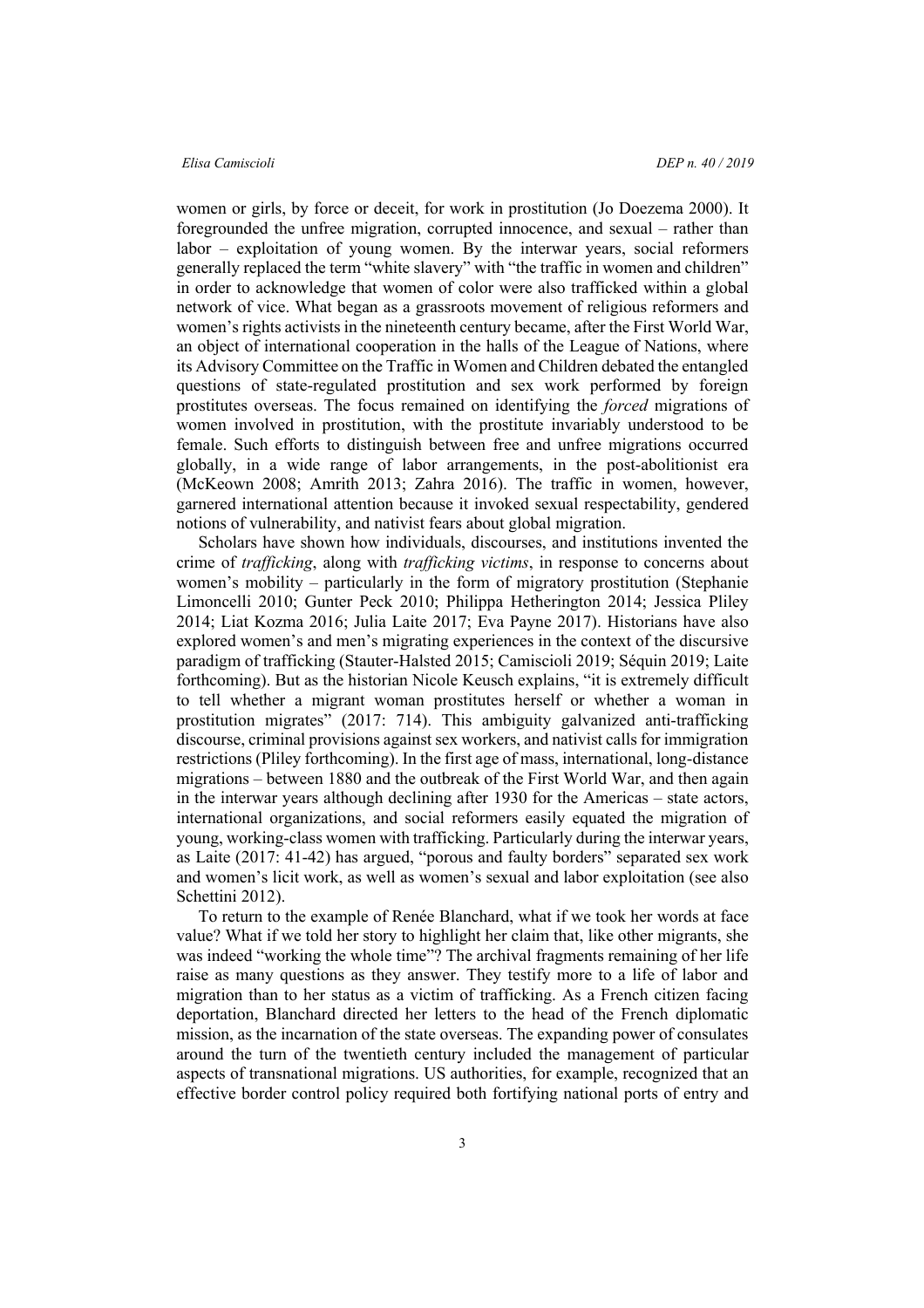outsourcing some of the responsibility for vetting migrants to consulates (Adam McKeown 2008: 217-238). Consulates also coordinated the repatriation of impoverished migrants and provided other forms of social assistance.

In Blanchard's case, however, French consular agents ultimately decided that nothing could be done for her, perhaps in deference to US national sovereignty<sup>3</sup>. Or they may have cynically calculated the advantage of allowing the US government to pay for her return journey by deporting her, rather than straining the coffers of the French state. The US Immigration Act of 1903 explicitly provided for the expulsion of prostitutes, which probably explains Blanchard's incarceration at Ellis Island. US policymakers presented the law's anti-prostitution provision as a "humanitarian intervention" on behalf of female victims of the sex trade – both in cases of trafficking and for prostitution more generally. Deportation returned women to their communities of origin, where families or religious and social organization could "reform" them. In the period between the law's passage and the outbreak of the First World War, prostitution was the "second largest deportable category" (Torrie Hester 2017: 83-84). The first was the "Likely to Become a Public Charge" (LPC) provision, which expelled foreign women and men who appeared to lack the financial resources to support themselves in the United States, therefore suggesting they would become dependent on philanthropy or government assistance. However, because it was easier for immigration officials to substantiate LPC charges than prostitution, they frequently deported sex workers through the LPC provision instead (Deirdre Moloney 2006: 98). Thus, anti-trafficking measures expressed as migration control have a long history in the United States. So too does providing humanitarian justifications for restrictive migration and prostitution policies.

We do not know precisely on what terms Blanchard left the United States. By searching digitized genealogical records, however, we learn that she returned to the United States from France in 1913, 1921, and again in 1926 (on the potential of the "mass digitized turn" for historians, see Laura Putnam 2016; Laite 2019). Each time she appeared on the "manifest of alien passengers" as a domestic servant, unmarried, and with family in the northern Pas-de-Calais region of France. The manifests also indicate that she was able to read and write in French – a fact we already surmised from her letters to the ambassador<sup>4</sup>. A forty-four-year-old Blanchard is listed on the US Census of 1930, as a cook residing in the household of a wealthy New York City banker<sup>5</sup>. Curiously, the census record marks her official arrival to the United States as 1913 rather than 1905, as she had attested in her letters. This change of date effaces the transcontinental odyssey of her teenage years, along with the sex work she performed in several US cities. As the historian Amy Stanley (2016: 460) has noted, itinerant domestic service "inspired a wider array of women to tell new kinds of stories about themselves" and to "imagine the possibility of disappearance and reinvention".

 <sup>3</sup> CADN, 737/PO/1, French consul of New York to Ambassador Jusserand, January 8, 1910.

<sup>4</sup> *New York, Passenger and Crew Lists (including Castle Garden and Ellis Island), 1820-1957* (database on-line), 1913, 1921, and 1926, Ancestry.com, accessed May 28, 2019.

<sup>5</sup> *1930 United States Federal Census* (database on-line), Ancestry.com, accessed May 28, 2019.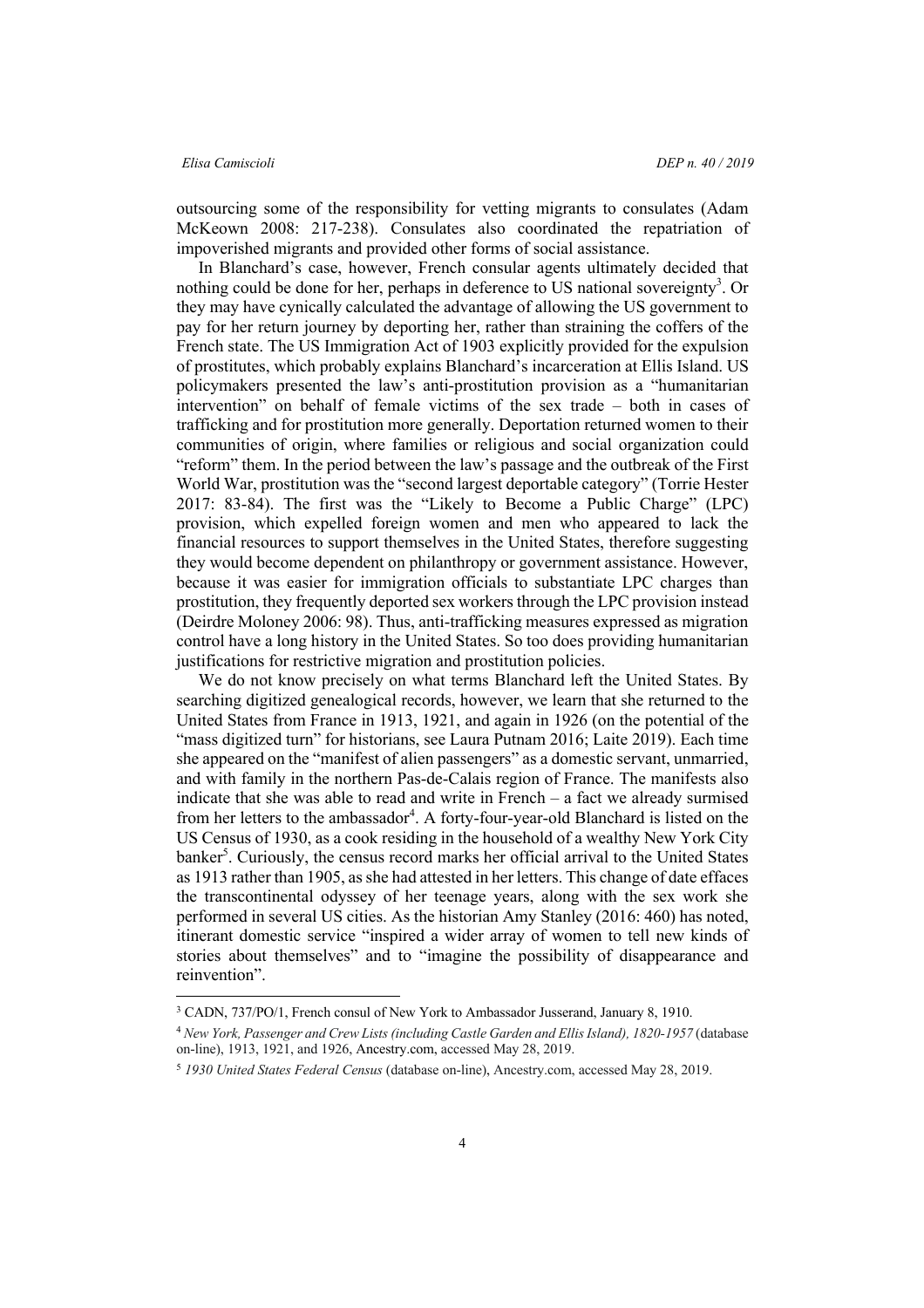## *Elisa Camiscioli DEP n. 40 / 2019*

Archival taxonomies thus categorized women like Blanchard as victims of the "traffic in women". While their lives cannot be reduced to this label, consular archives serve as important repositories of their histories, due to the consulate's responsibility for protecting the interests of migrants and mediating between the country of origin and expatriate community. For example, concerned family members directed inquiries about missing daughters and nieces to the French consulate. Letters from parents, aunts, and uncles expressed fear that white slave traders abducted female relatives and implored consular officials to locate them (see also Stauter-Halsted 2016: 175-177). Impecunious migrants regularly sought assistance at the consulate. Repatriation requests are scattered throughout consular records, along with the paper trails generated by state agents as they attempted to determine whether the shipping companies, families, French government, or expatriate benevolent societies should pay for the transportation of returning migrants. Sometimes requests for repatriation came directly from young women who claimed to be victims of trafficking. At other times consular personnel, deeply embedded in expatriate communities, initiated the repatriation process on behalf of female compatriots.

The consulate's official role in the repatriation of trafficking victims stems from international agreements formalized in the first decade of the twentieth century. The 1904 International Agreement for the Suppression of the White Slave Traffic, of which France was a signatory, "created the parameters for international cooperation" on this issue, including the establishment of a protocol for repatriating foreign prostitutes (Pliley forthcoming). In signatory countries, interviews determined whether foreign women working in commercial sex were coerced to migrate and, if their nationality was verified, they were to be sent home. In cases where the individual or her family could not pay for transportation, the country in which she resided assumed those expenses, up to the point of embarkation, and her country of origin thereafter<sup>6</sup>. The International Convention signed in Paris in 1910 reaffirmed the vision of the 1904 agreement, further emphasizing the role of consular agents in promoting repatriation.<sup>7</sup> Moreover, in the 1920s, the repatriation of trafficked women – or foreign prostitutes, depending on the perspective – became a contentious topic for the League of Nations Advisory Committee on the Traffic in Women and Children (Barbara Metzger 2007: 64-66; Limoncelli 2010: 82-89).

Reading consular records on trafficking as evidence of women's international migrations does not deny that poverty and violence often marked these young women's lives, at home and abroad, nor does it romanticize the agency of female migrants. Coercion or deception may have occurred at any point in the migratory process: before departure, while traveling, upon arrival, or even much later. Migration brokers could inaccurately convey work conditions, remuneration, or even the precise nature of labor to be performed. After all, coercion consists of a range of experiences — even in legal labor migrations — with trafficking falling at one end of the spectrum (Julia O'Connell Davidson and Bridget Anderson 2006: 18). For all migrants, including women working in prostitution, agency and exploitation were

 <sup>6</sup> http://hrlibrary.umn.edu/instree/whiteslavetraffic1904.html, accessed October 22, 2018.

<sup>7</sup> http://hrlibrary.umn.edu/instree/whiteslavetraffic1910.html, accessed October 22, 2018.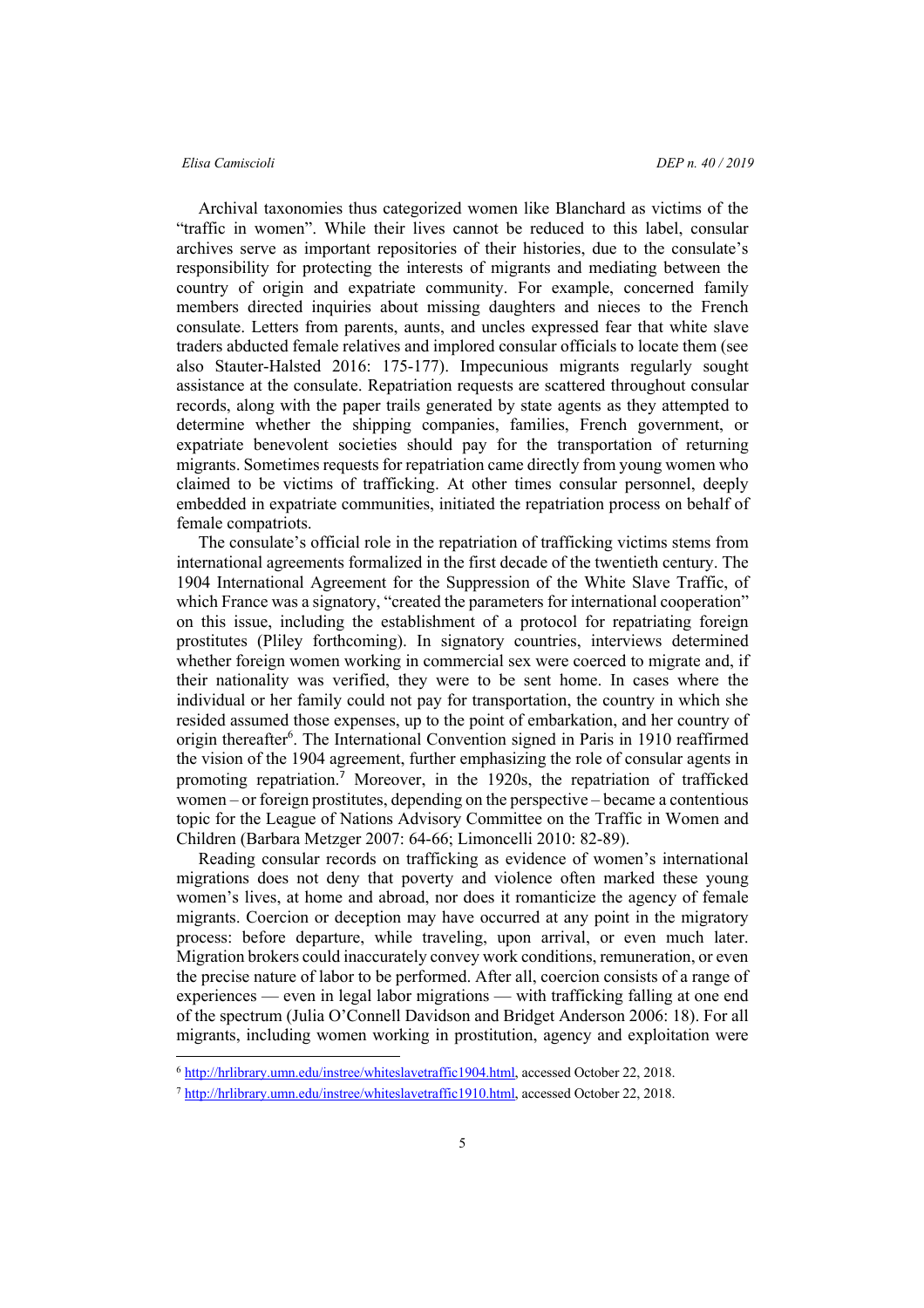not mutually exclusive possibilities (Eileen Boris and Rhacel Salazar Parreñas 2015: 8). Historical studies also reveal that many women migrated with full knowledge they would be employed in the sex industry overseas (Pliley 2014; Kozma 2016; Stauter-Halsted 2017; Camiscioli 2019; Séquin 2019). Like workers in other sectors, prostitutes, pimps, brothel keepers, and brokers voyaged along established international networks of travel to cities with high demand for their services, in pursuit of new and lucrative economic opportunities (Keusch 2017). Some were successful, others floundered, while most experienced ups and downs in between these extremes.

Renée Blanchard relayed to the French ambassador that she was to be deported from the United States and begged him to repatriate her instead. Both administrative procedures would have sent her back to France, and both had benevolent pretensions. In the last two decades of the nineteenth century, international voluntary organizations involved in the crusade against white slavery formulated the idea of repatriating purported trafficking victims. Repatriation conformed to the ideal of *rescuing* women involved in prostitution and *rehabilitating* them in nation-based settings. But, as Hetherington explains, it is possible to repatriate someone who did not want to leave; in fact, the *forced repatriation* of women working in prostitution occurred in a number of late nineteenth- and early twentieth-century examples (2014: 157-158; 175). Voluntary associations and state officials cloaked repatriation proceedings in altruistic language, like the US Immigration Law of 1903 which provided for the deportation of prostitutes. Both demanded that women return to their home countries, regardless of their consent.

This key similarity between deportation and repatriation reveals the gendered premises of early anti-trafficking efforts that placed checks on women's mobility and implemented procedures to send them back to their national communities. Nonetheless, in the interwar years, a meaningful distinction between deportation and repatriation emerged at the League of Nations. Repatriation exemplified the League's humanitarian approach and fulfilled the Advisory Committee's mission to protect young women and girls (Metzger 2007; Magaly Rodríguez García 2012; Hetherington 2014; Kozma 2017: 7-9). From a national perspective, repatriation signified bringing daughters back home, perhaps even those who had gone astray. In contrast, a faction of the Advisory Committee construed deportation as a punitive measure that placed the blame on women rather than their traffickers. The choice between strategies of repatriation or deportation reflected the enduring conflict in League discussions about international humanitarian reform, on the one hand, and national sovereignty on the other.

It also pointed to an unresolved tension in the interwar anti-trafficking movement best expressed by Paulina Luisi, the Uruguayan representative on the League's Advisory Committee on the Traffic in Women and Children. Luisi strongly criticized the growing international trend of expelling foreign prostitutes, which in her mind strayed from the League's loftier aims. She provocatively asked fellow delegates whether their purpose was to rescue women and put an end to trafficking or instead to protect society from prostitutes (Limoncelli 2010: 84). Luisi's question underscores how in the early twentieth century, the figure of the prostitute – which symbolized an affront to public virtue and a menace to public health – haunted anti-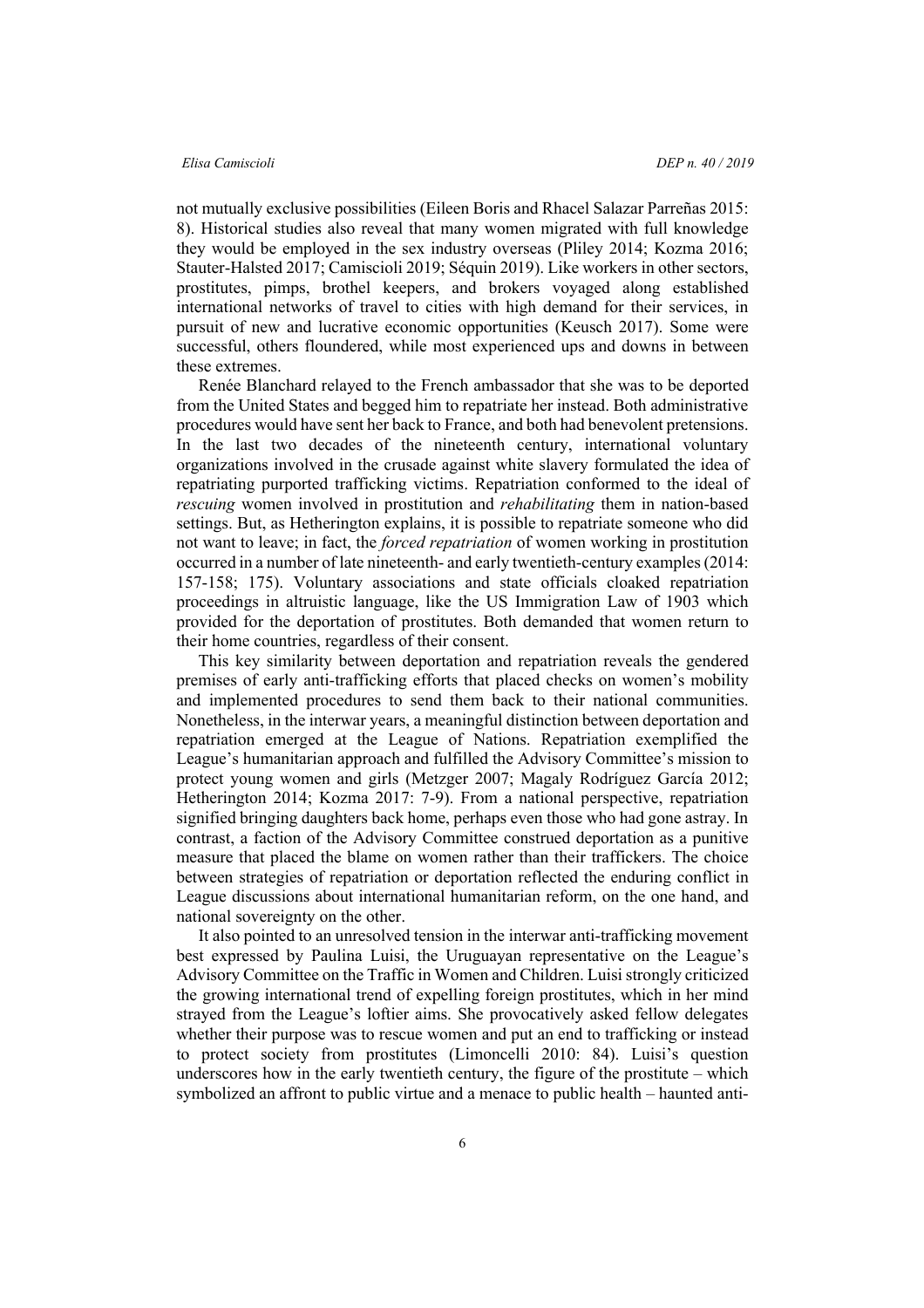trafficking debates (see also Boris and Heather Berg 2014: 19). Her question continues to resonate today in anti-trafficking policies that allocate resources to "deserving" victims of trafficking but not to sex workers who migrated willingly, and that criminalize prostitution rather than targeting exploitative labor conditions in a broad range of industries and services.

Key delegates on the League's Advisory Committee framed trafficking as a migration problem for which migration controls were the solution. This approach dovetailed with restrictive immigration policies in the United States, where an increasingly elaborate legal structure facilitated the deportation of women and men involved in the sex industry, along with and other "undesirable" migrants (Moloney 2006; Pliley 2014; Hester 2017). US immigration officials had little use for the distinction between "victims of white slavery" and ordinary women working in prostitution; in fact, according to the 1910 Mann Act, any woman who engaged in sex outside of marriage could fall under the same white slavery provisions that deported prostitutes (Pliley 2014). French government officials appear to have viewed this question with more nuance, surely a reflection of their long-standing toleration of the regulated brothel system (Corbin 1996). In the French government's eyes, trafficking victims deserved formal repatriation as a means of social assistance.

For example, it was easy for consular agents to view the young Andrée Jouenne as a trafficking victim who warranted repatriation. In 1927, the French consulate in Rosario, Argentina received a letter from a distraught mother in Paris, demanding the repatriation of her daughter Andrée, whom she claimed was a "victim of white slavery". The consulate discharged an industrious official named Henri Crampagne to locate the young woman, and when he did she relayed through her tears that at the age of eighteen, a man called Nik seduced her and promised she could make a lot of money as a dancer in "America". Jouenne departed from Bordeaux stowed away in the coal bunker of a steamship – hence her travel and entry at the port of Buenos Aires were "illegal". According to Jouenne, Nik changed the terms of their agreement once in Argentina, where he told her to forget about dancing and forced her to work in a brothel instead<sup>8</sup>. Many more details embellished Jouenne's story, all of which conformed to the melodramatic script of white slavery that was common by the 1920s: one-dimensional female victims, deceitful men, and indeed male saviors like Crampagne (Walkowitz 1992; Carole S. Vance 2012; Gretchen Soderlund 2013; Rutavica Andrijasevic 2007; Helen Schwenken 2008).

Crampagne was so taken by Jouenne's sensationalized account that he asked for her repatriation to be expedited. The official procedure required the approval of the French Ministry of Interior and typically took three months, but Crampagne feared that Nik, the young woman's trafficker, would return soon to Argentina after serving time in a French prison. Thus, he urged his office to arrange her travel through the French expatriate benevolent society (*La Caisse française de rapatriement*) or

 <sup>8</sup> CADN, 132 PO/3 76, the French consul in Rosario to the French ministry in Buenos Aires, February 14, 1927.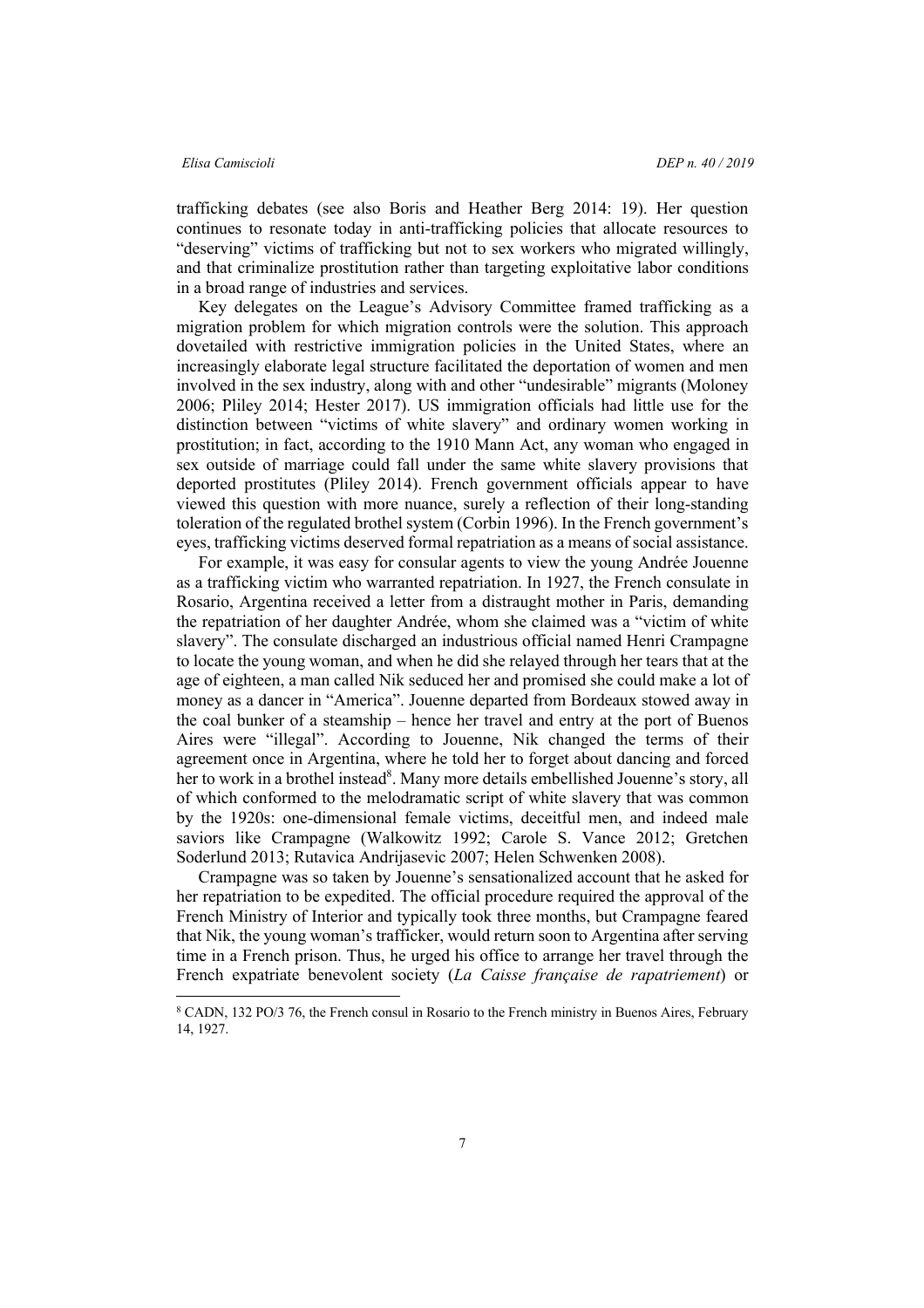forward her case directly to the Buenos Aires consulate, which had money earmarked for repatriations (*rapatriements d'office*)<sup>9</sup>.

In contrast, consular officials in Argentina deliberated extensively whether Marcelle Catus should be returned to France at French expense. A Syrian priest making rounds in a Cordoba hospital brought the young Frenchwoman to their attention. He described Catus as a "victim of trafficking" who wished to return to her father's home in Paris after recuperating from an operation<sup>10</sup>. Crampagne, the same official who had arranged Andrée Jouenne's repatriation, located Catus in the hospital and listened to the "details of her miserable life". He extracted the name and address of her father, sent the French nuns to pay her a visit, and secured a bed in the Asile de Gran Paz so she could convalesce away from the nefarious influence of French pimps who controlled an important segment of the brothel industry in Argentina (Albert Londres 1927). Because Catus went to Argentina with fake papers, Crampagne set about regularizing her travel documents, which would allow her to return home through legalized channels. He wrote a "discrete" letter to her father asking for his daughter's birth certificate so a passport could be issued in her real name $^{11}$ .

At first glance, Catus's story was compelling to consular personnel because she hit all the right notes: a misguided seduction, international travel from France to Spain to Argentina, beatings by pimps, and multiple brothel escapes. She was also valuable to the consulate because she appeared to have information on underage French girls working in Argentine brothels<sup>12</sup>. But Mathiss, the French consul, realized rather quickly that "the life of this person is very different than what she first claimed". He now believed that Catus had traveled "freely" to Barcelona to work in the sex industry and had no intention of leaving this line of work until poor health prompted her desire to return to France. Mathiss explained that he could not justify releasing funds for her repatriation unless she provided a "very serious indication that she would break with her past" and adopt a "life of honest work [*une vie de travail*<sup>"13</sup>. Consular officials finally agreed to repatriate Catus three months later, in February 1927, a decision they made contingent on her sincerity about leaving prostitution behind.

It is entirely plausible that Catus only wanted to return to Paris because she had fallen ill and not because she regretted her work in prostitution. This required performing victimhood for the men at the consulate in exchange for a return ticket to France. While migration histories tend to focus on those who stayed, a substantial proportion of transoceanic migrants in the age of the "great departure" went back to their country of origin. According to the historian Tara Zahra, the untold story of European migration to the Americas from the mid-nineteenth to the mid-twentieth century is that many migrants "came reluctantly, pushed by circumstances at home,

<sup>&</sup>lt;sup>9</sup> CADN, 132 PO/3 76, the French consul in Rosario to the French ministry in Buenos Aires, February 14, 1927.

<sup>10</sup> CADN, 132 PO/3 76, Mathiss, French consul in Rosario, February 22, 1927.

<sup>11</sup> CADN, 132 PO/3 76, Henri Crampagne to the French consul in Rosario, November 5, 1926.

<sup>&</sup>lt;sup>12</sup> CADN, 132 PO/3 76, Henri Crampagne to the French consul in Rosario, November 7, 1926.

<sup>13</sup> CADN, 132 PO/3 76, Mathiss, French consul in Rosario, November 14, 1926.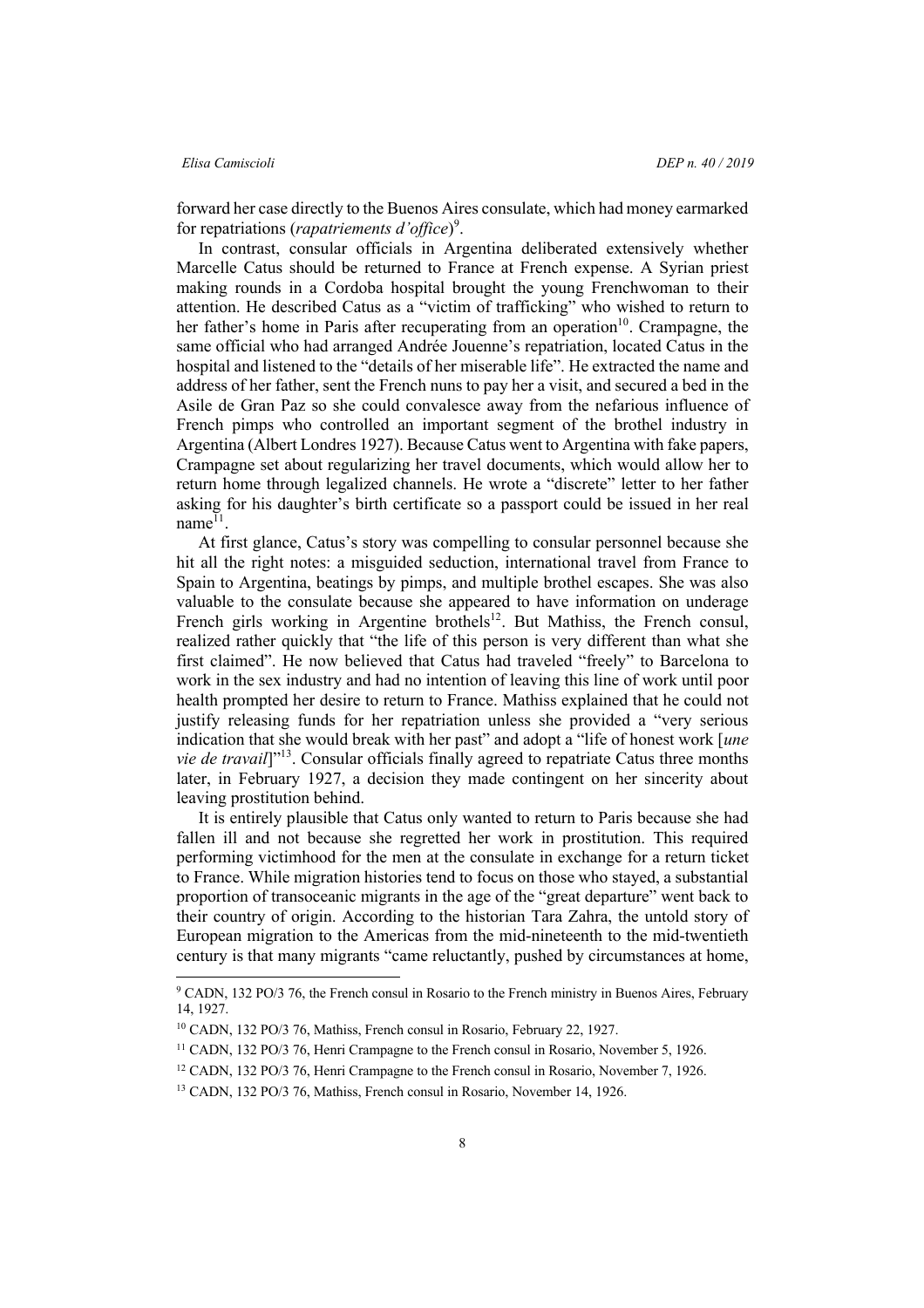feeling that they had no other options, and that many wished mightily to return home again" (2017: 5-6). The historian Mark Wyman estimates that before the US quota system of 1924, one-quarter to one-third of all European migrants who came to the United States permanently returned to their home countries (1993: 6). In some cases, the repatriation of trafficking victims might be understood as a form of *return migration* – or as female migrants' savvy use of administrative procedures to secure funding for their voyage back. Surely many of these young women always planned to return to France, as selling sex overseas was only a stage in their working lives.

For example, Marie Ferrand and her cousin Carmen Dufort turned directly to the consulate when they wanted to leave Montevideo, Uruguay. Ferrand wrote from the hospital where the two young women had spent six weeks, admitted by the physicians responsible for conducting venereal examinations on prostitutes who worked in licensed brothels. We may safely assume that both women were symptomatic of syphilis. The parallel between Blanchard writing from a deportation cell and Ferrand from a lock hospital is not to be missed, as women working in prostitution increasingly found themselves in violation of the law, subject to criminal penalties, and enclosed in carceral sites. In misspelled French, Ferrand begged the consul to repatriate them: "If only you knew how we have suffered… If you would be so kind as to take care of us and repatriate us to Paris as soon as possible… I count on your goodness"14. Although official documentation classifies the cousins as trafficked, this looks more like an unsuccessful migration rectified by repatriation proceedings.

Above all else, for the women immortalized in archival files on trafficking, migration was or would become a way of life. Renée Blanchard made her way from New York to California, and spent time in Montana, before petitioning the ambassador to send her back to France. She traversed North America and crisscrossed the Atlantic, despite the increasingly stringent anti-vice provisions and powerful restrictions on mobility imposed by US immigration law. Another remarkable example is seventeen-year-old Marie Marguerite Broquedix, who in 1909 left on a Dutch steamship for Buenos Aires, ostensibly to work as a milliner. She wrote to her family that she was "horribly unhappy" and "could not say the type of life she was leading"15. Over the next four years, Broquedix moved several times within Argentina, from Chacabuco to Azul to Rosario. She was no stranger to the French consulate in Buenos Aires, where she collected money sent by her family.

Consular officials emphasized that Broquedix never claimed to have been brought to Argentina by force; in their words, she "practiced prostitution willingly" and did not "fall into the category of victims of white slavery". Nevertheless, these officials urged Broquedix to return to France. The Consul General in Buenos Aires wrote: "Perhaps this young woman will agree to leave the milieu into which she has fallen. In any case, it would be possible to proceed with her repatriation, either by

 <sup>14</sup> CADN, 444 PO/1 123, September 23, 1912.

<sup>15</sup> Archives Nationales de France (hereafter AN), F/7/14859, Memo, Troisième Bureau de la Direction de la Sûreté Générale, June 18, 1913.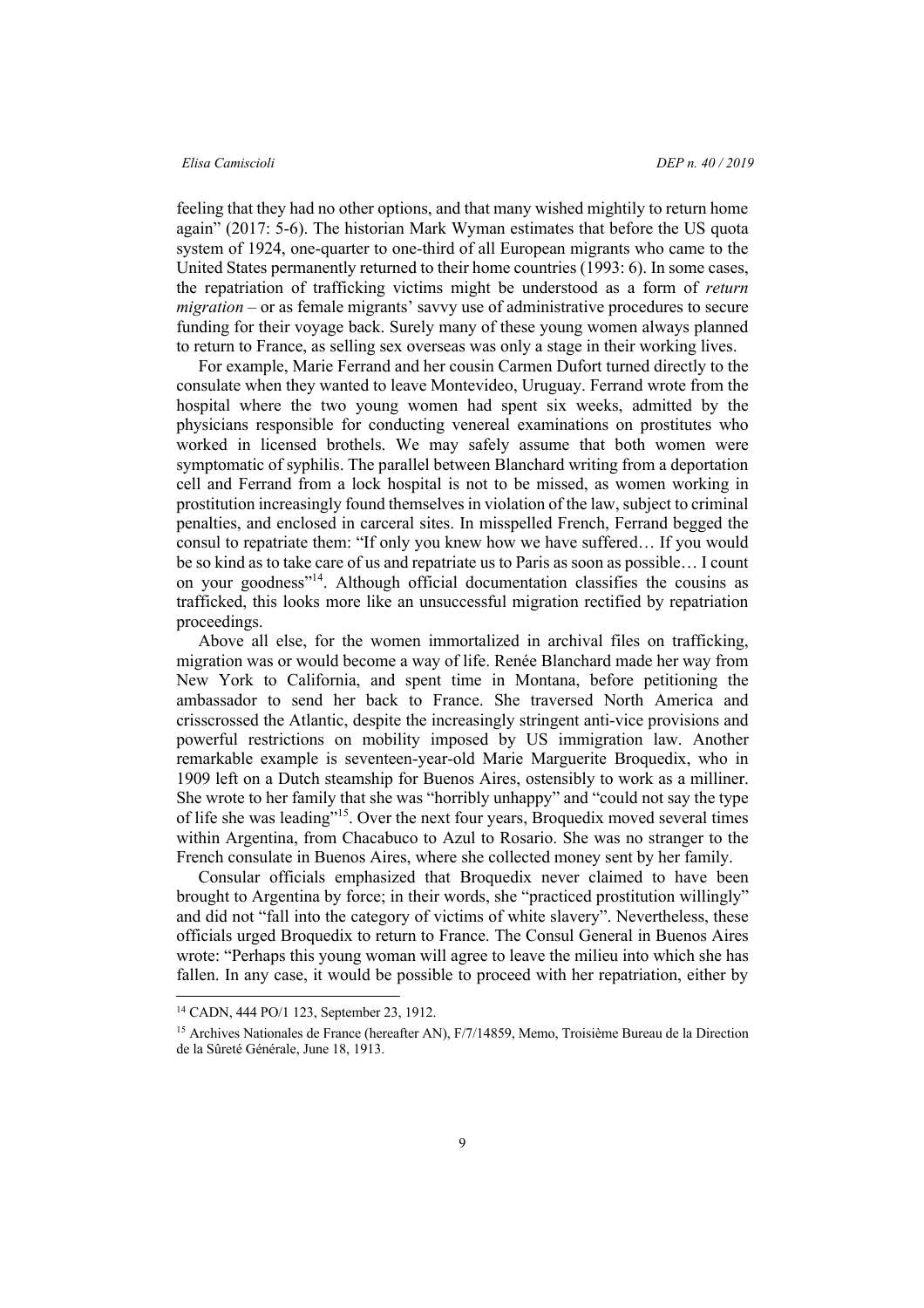### *Elisa Camiscioli DEP n. 40 / 2019*

soliciting the authorization of the Ministry of Interior or by alerting her aunt, Mme. Laffite, who surely would pay the transportation fees of her niece"<sup>16</sup>.

Toward the end of 1913, Broquedix could no longer be located by French authorities in Argentina and an investigation initiated by the French Ministry of Foreign Affairs did not turn up any leads<sup>17</sup>. But if we turn once again to digitized genealogical records, we get a fresh perspective on Broquedix's migrating life. After the consulate lost track of her, Broquedix voyaged across the Atlantic several times. In 1923, she entered the northeastern United States through the border with Canada<sup>18</sup>. Two years later she arrived in New York aboard a ship coming from Cherbourg, where the passenger list described her as a dressmaker heading to San Francisco<sup>19</sup>. Broquedix remained in San Francisco long enough to appear on the 1930 US census<sup>20</sup>. That same year, she departed from New York en route to Le Havre, traveling as a second-class passenger aboard the celebrated S.S. Ile de France. The Art Deco-styled ocean liner — the crown jewel of the French Line shipping company – catered especially to wealthy and fashionable Americans<sup>21</sup>. The French police archives get the last word on Broquedix, who surfaced again in 1934. She was managing a brothel on the rue Bucharest in Paris, still working in the sex industry at the age of forty-two, twenty-five years after her initial voyage to Argentina<sup>22</sup>. Broquedix's promotion from prostitute to brothel madame likely suggests that entrepreneurial calculations motivated her itinerant life.

These extremely mobile young women came in contact with state power at the border station and consulate and in deportation cells and lock hospitals. While they appear in official documentation as unwitting victims or undesirable migrants, their stories cannot be encapsulated by these terms. Gender powerfully shaped how French authorities construed migrant vulnerability and some women used this to their advantage. They appealed for assistance in the language of anti-trafficking discourse, or as women in need of rescue. In the end, proponents of both deportation and repatriation advocated for the moral protection of young female migrants and rehabilitation of women working in prostitution. The line between protecting women and preventing them from migrating was very thin indeed.

 <sup>16</sup> AN, F/7/14859, Ministry of Foreign Affairs to the Minister of Interior, n.d.

<sup>&</sup>lt;sup>17</sup> AN, F/7/14859, Memo from the Chef du Troisième Bureau to the Contrôle Général des Services de Recherches Judiciaires, November 15, 1913.

<sup>&</sup>lt;sup>18</sup> U.S., Index to Alien Arrivals at Canadian Atlantic and Pacific Seaports (database on-line), 1923, Ancestry.com, accessed May 28, 2019.

<sup>19</sup> *New York, Passenger and Crew Lists (including Castle Garden and Ellis Island), 1820-1957* (database on-line), 1925, Ancestry.com, accessed May 28, 2019.

<sup>20</sup> *1930 United States Federal Census* (database on-line), FamilySearch.org, accessed May 28, 2019.

<sup>21</sup> *New York Book Indexes to Passenger Lists, 1906-1942* (database on-line), S.S. Ile de France, May 28, 1930, FamilySearch.org, accessed May 28, 2019. On the S.S. Ile de France, see *The Ocean Liner Virtual Museum*, http://www.oceanlinermuseum.co.uk/Ile\_de\_France.html

<sup>22</sup> AN, F/7/14859, Memo from the Préfet de Police, le Directeur de l'Hygiène, de la Protection de l'Enfance et du Travail to the Direction de la Sûreté Général, Contrôle Général des Services de Recherches Judiciaires, June 28, 1934.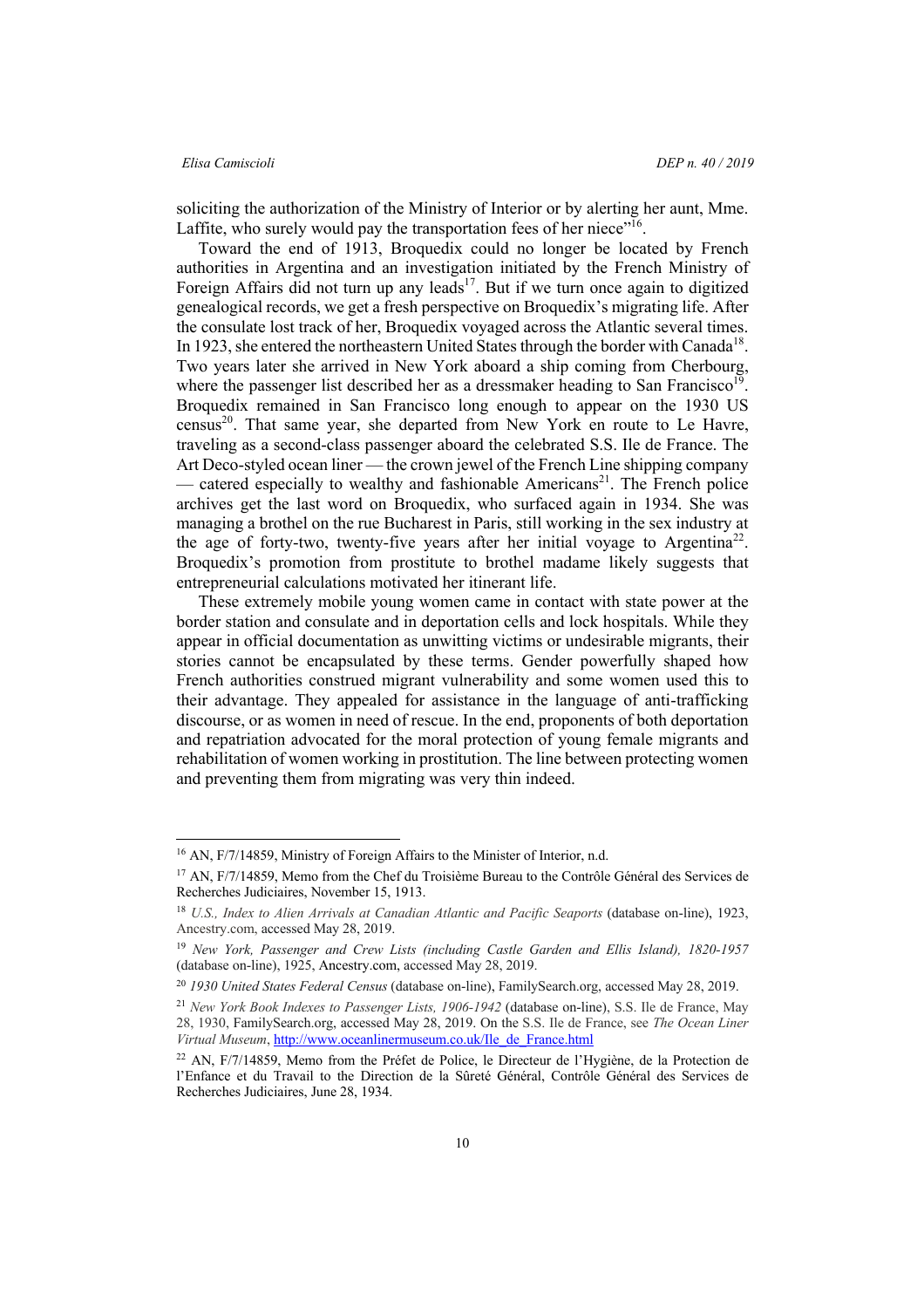### **References**

Amrith, Sunil. 2013. *Crossing the Bay of Bengal: The Furies of Nature and the Fortunes of Migrants*. Cambridge, MA: Harvard University Press.

Andrijasevic, Rutavica. 2007. "Beautiful Dead Bodies: Gender, Migration, and Representation in Anti-Trafficking Campaigns", *Feminist Review* 86: 24-44.

Boris, Eileen and Heather Berg. 2014. "Protecting Virtue, Erasing Labor: Historical Responses to Trafficking," in Kimberley Kay Hoang and Rhacel Salazar Parreñas, eds. *Human Trafficking Reconsidered: Rethinking the Problem, Envisioning New Solutions*, pp. 19-29. New York: International Debate Educational Association.

Boris, Eileen and Rhacel Salazar Parreñas. 2015. "Introduction," in Eileen Boris and Rhacel Salazar Parreñas, eds. *Intimate Labors: Cultures, Technologies, and the Politics of Care*, pp. 1-12. Stanford, CA: Stanford University Press.

Bristow, Edward. 1982. *Prostitution and Prejudice: The Jewish Fight Against White Slavery, 1870-1939*. New York: Schocken Books.

Camiscioli, Elisa. 2009. *Reproducing the French Race: Immigration, Intimacy, and Embodiment in the Early Twentieth Century*. Durham, NC: Duke University Press.

Camiscioli, Elisa. 2019. "Coercion and Choice: The Traffic in Women from France to Argentina in the Early Twentieth Century". *French Historical Studies* 42 (3): 483-507.

Corbin, Alain. 1996 [1978]. *Women for Hire: Prostitution and Sexuality in France after 1850*. English trans. Alan Sheridan. Cambridge, MA: Harvard University Press.

Davidson, Julia O'Connell and Bridget Anderson. 2006. "The Trouble with 'Trafficking,'" in Christien L. van den Anker and Jeroen Doomernik, eds. *Trafficking and Women's Rights*, pp. 11-26. London: Palgrave Macmillan.

Doezema, Jo. 2000. "Loose Women or Lost Women: The Re-emergence of the Myth of White Slavery in Contemporary Discourses of Trafficking in Women", *Gender Issues* 18 (1): 23-50.

Donovan, Brian. 2006. *White Slave Crusades: Race, Gender, and Anti-Vice Activism, 1887-1917*. Urbana, IL: University of Illinois Press.

Guy, Donna. 1991. *Sex and Danger in Buenos Aires: Prostitution, Family, and Nation in Argentina*. Lincoln, NE: University of Nebraska Press.

Hester, Torrie. 2017. *Deportation: The Origins of US Policy*. Philadelphia, PA: University of Pennsylvania Press.

Hetherington, Philippa. 2014. "Victims of the Social Temperament: Prostitution, Migration, and the Traffic in Women from Imperial Russia and the Soviet Union, 1885-1935". PhD Dissertation, Harvard University.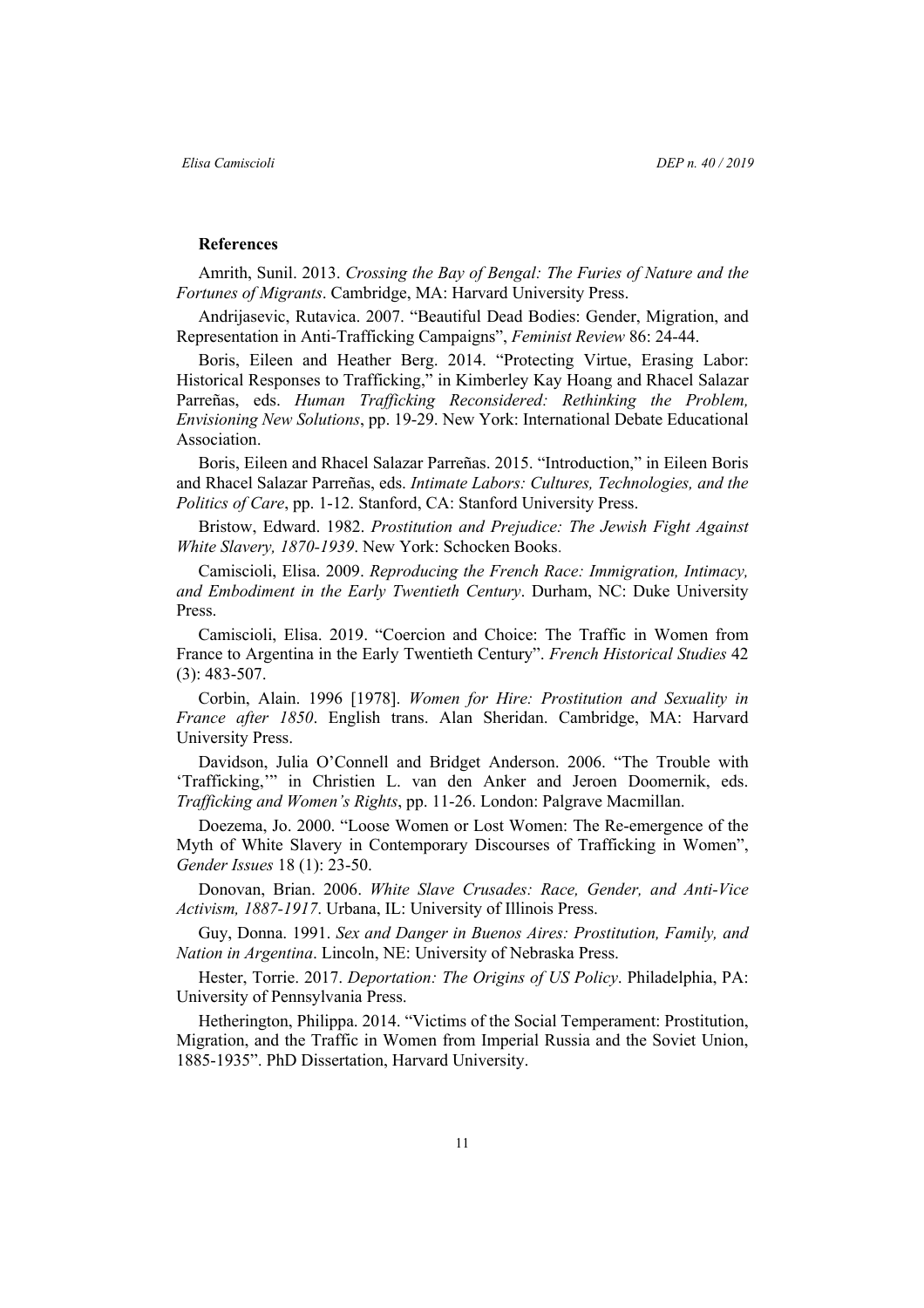Keusch, Nicole. 2017. "Migration and Prostitution," in Magaly Rodríguez García, Lex Heerma van Voss, and Elise van Nederveen Meerkerk, eds. *Selling Sex in the City: A Global History of Prostitution, 1600s-2000s*, pp. 707-727. Leiden: Brill.

Knepper, Paul. 2010. *The Invention of International Crime: A Global Issue in the Making, 1881-1914*. London: Palgrave Macmillan.

Kozma, Liat. 2016. *Global Women, Colonial Ports: Prostitution in the Interwar Middle East*. Albany, NY: State University of New York Press.

Laite, Julia. 2017. "Between Scylla and Charybdis: Women's Labour Migration and Sex Trafficking in the Early Twentieth Century," *International Review of Social History* 62 (1): 37-65.

Laite, Julia. 2019. "The Emmet's Inch: Small History in a Digital Age," *Journal of Social History*: 1-27, accessed May 21, 2019, doi: 10.1093/jsh/shy118.

Laite, Julia. Forthcoming. *The Girl Who Disappeared.* London: Profile Books.

Levine, Philippa. 2003. *Prostitution, Race, and Politics: Policing Venereal Disease in the British Empire*. New York: Routledge.

Limoncelli, Stephanie. 2010. *The Politics of Trafficking: The First International Movement to Combat the Sexual Exploitation of Women*. Stanford, CA: Stanford University Press.

Londres, Albert. *1927. Le chemin de Buenos-Aires*. Paris: Albin Michel.

McKeown, Adam M. 2008. *Melancholy Order: Asian Migration and the Globalization of Borders*. New York: Columbia University Press.

Metzger, Barbara. 2007. "Towards an International Human Rights Regime during the Inter-War Years: The League of Nations' Combat of Traffic in Women and Children," in Kevin Grant, Philippa Levine, and Frank Trentmann, eds. *Beyond Sovereignty: Britain, Empire and Transnationalism*, *c. 1880-1950*, pp. 54-79. New York: Palgrave Macmillan.

Moloney, Deirdre. 2006. "Women, Sexual Morality, and Economic Dependency in Early U.S. Deportation Policy". *Journal of Women's History* 18 (3): 95-122.

Payne, Eva Bernice. 2017. *Purifying the World: Americans and International Sexual Reform, 1865-1933*. PhD Dissertation, Harvard University.

Peck, Gunter. 2011. "Feminizing White Slavery in the United States: Marcus Braun and the Transnational Traffic in White Bodies, 1890-1910," in Leon Fink, ed*. Workers Across the Americas: The Transnational Turn in Labor History*, pp. 221- 244. Oxford: Oxford University Press.

Pliley, Jessica. 2014. *Policing Sexuality: The Mann Act and the Making of the FBI*. Cambridge, MA: Harvard University Press.

Pliley, Jessica. Forthcoming. "Gender and Enslavement, 1900-1945: Sex Slavery, The Traffic in Women, and Human Rights," in Henrice Altink, ed. *A Cultural History of Slavery and Human Trafficking*, Volume 5: *Global Conflict, Colonialism, and Decolonization*. London: Bloomsbury Academic Press.